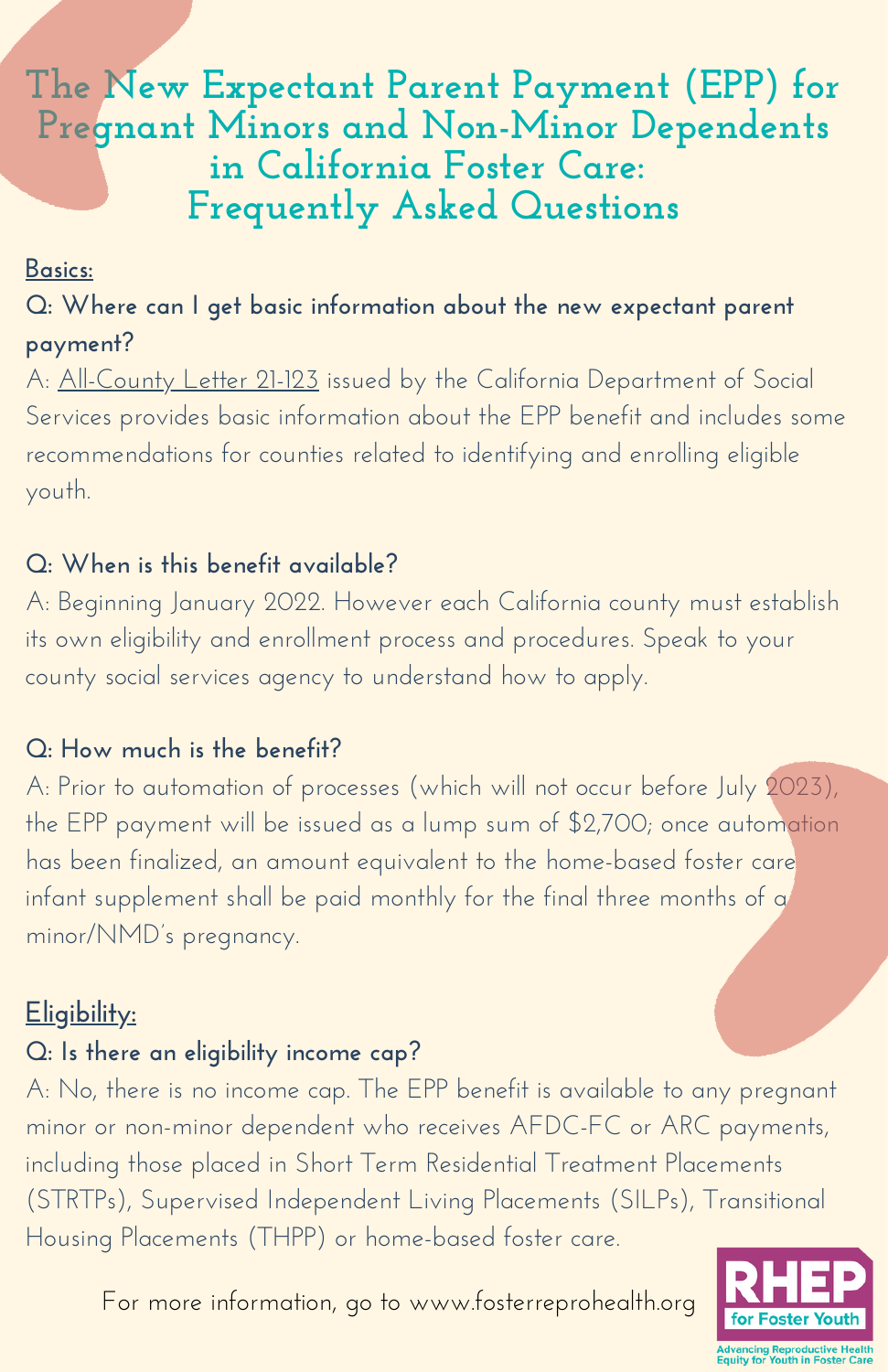# **Eligibility:**

# **Q: Does a youth have to have a specific legal status to qualify for this benefit?**

A: No, there are no immigration status restrictions. The EPP benefit is available to any foster youth are available to pregnant minor or non-minor dependent who receives AFDC-FC or ARC payments, including those placed in Short Term Residential Treatment Placements (STRTPs), Supervised Independent Living Placements (SILPs), Transitional Housing Placements (THPP) or home-based foster care.

# **Q: Would a youth who has already aged out of foster care be eligible?**

A: No, however pregnant people not in foster care may qualify for the CalWORKS benefit. Eligibility for CalWORKS begins in the second trimester, or fourth month, of pregnancy. [Here](https://www.benefits.gov/benefit/1229) is some more information about CalWorks, and [here](https://benefitscal.com/) is a link to the online CalWORKS application where you can see if you qualify. (Pregnant people in foster care are NOT eligible for CalWORKs, that is one reason the EPP benefit was established.)

# **Q: Is this funding also available to foster youth who already gave birth?** A: No. This is a prenatal benefit, so it is not available to a youth who has already given birth; however, there is a different benefit, called the infant supplement, that may be available once a baby is born. When a nondependent infant (meaning the baby is not in foster care) is living with their minor or non-minor dependent parent in an eligible placement, the parent is eligible for the infant supplement, which begins the month the infant is born. The infant supplement is included in the foster care maintenance payment which goes to the dependent parent's caregiver, meaning the money goes to the caregiver/placement, who then must share it with the parent to support the infant.

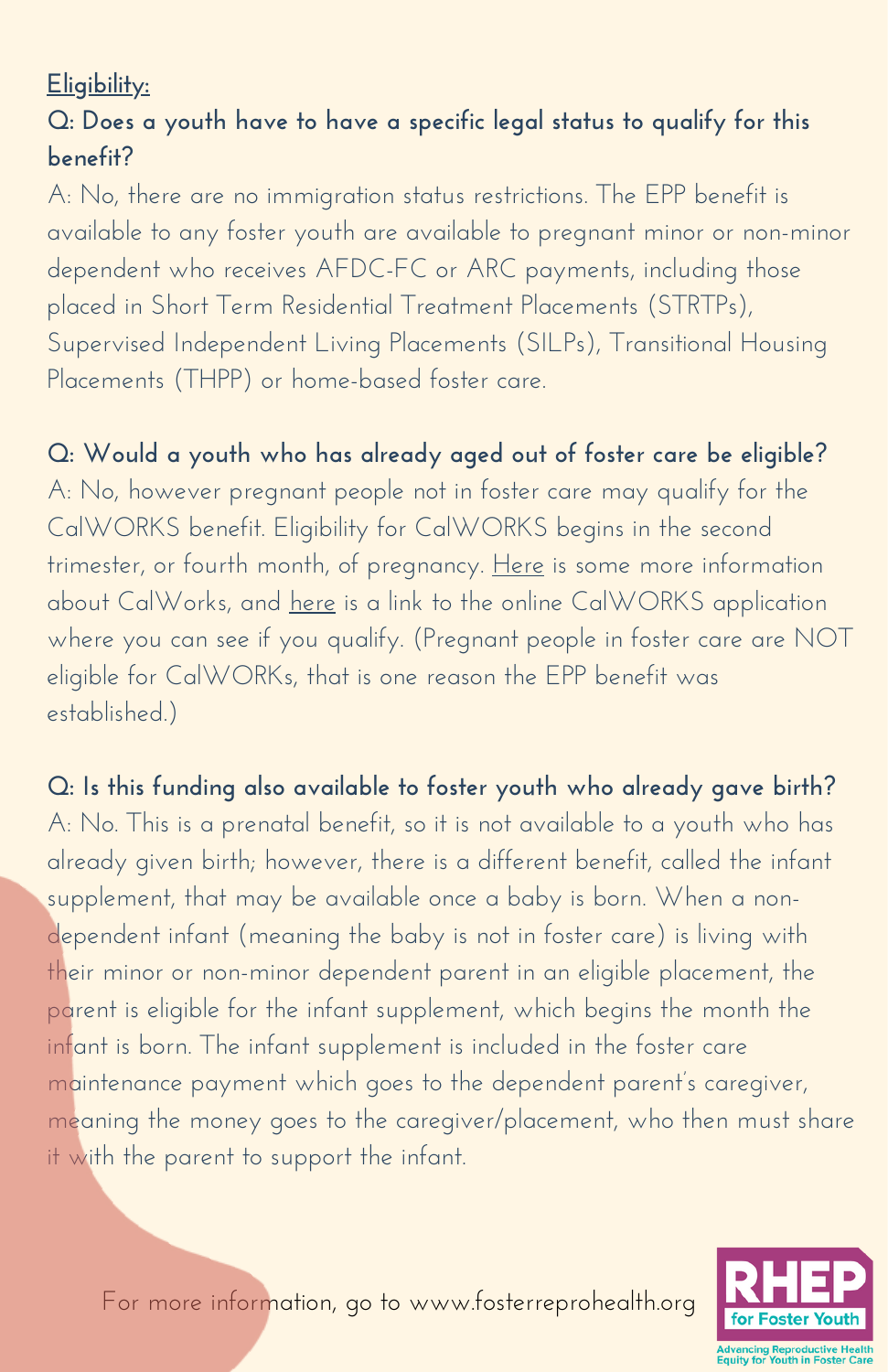# **Eligibility (Cont.):**

**Q: Can a young father in foster care qualify for this financial support?** A: For now this benefit is only for the minor or non-minor dependent who is carrying the pregnancy. The infant supplement is available to any parent in foster care, including fathers, once the child is born if that parent is a custodial parent full or part-time.

# **Q: Can youth in Juvenile court established guardianships (post dependency) and youth in Probate guardianships receiving AFDC-FC receive this benefit?**

A: Expectant parent payments are available to pregnant minors and non-minor dependents who receive AFDC-FC or ARC payments, including those placed in Short Term Residential Treatment Placements (STRTPs), Supervised Independent Living Placements (SILPs), Transitional Housing Placements (THPP) or home-based foster care.

# **Q: If the youth plans to give their baby up for adoption, are they still eligible for the funds?**

A: Yes. A pregnant person still has pregnancy-related needs and needs to prepare for labor and birth and to have a safe and healthy pregnancy.

### **Q: Is this benefit only for babies born in 2021?**

A: Yes, this benefit is for pregnant minors and nonminor dependents and eligibility begins January 1, 2022.

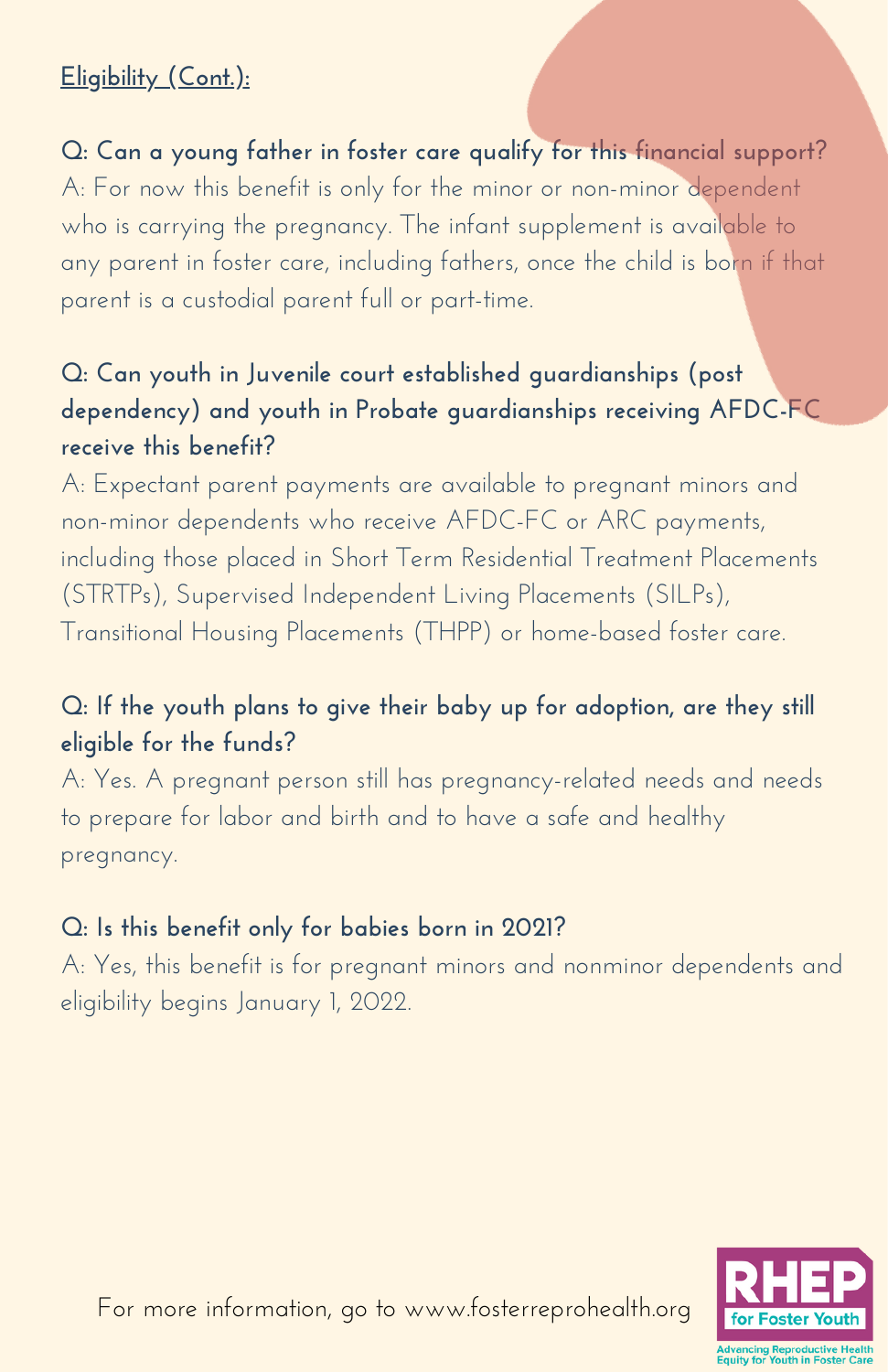#### **Enrollment:**

### **Q: Is there a referral already generated for this funding or is it up to the county to come up with the referral?**

**A:** Nothing is automatic. Each county will have to come up with its own referral process. ACL [21-123](https://www.cdss.ca.gov/Portals/9/Additional-Resources/Letters-and-Notices/ACLs/2021/21-123.pdf?ver=2021-10-08-140950-570) says: "Counties should establish procedures for identifying and enrolling eligible children/NMD. It is also recommended that counties identify opportunities in which case management workers may be able to share information about the benefit with young people, such as during Child and Family Team meetings (CFTs) or during required annual conversations about sexual and reproductive health. Further guidance will be forthcoming on working with pregnant children/NMDs to spend this money wisely and budget for parenthood."

#### **Payments:**

**Q: For minors in an STRTP and NMD's, does this payment go directly to the youth? In our THP-NMD program-the infant supplement gets sent straight to us (the housing provider) and once we receive it, we cut a check to the youth. Will this process remain the same for this payment as well?**

A: No. WIC 11465(e) authorizes the EPP payment to be made directly to the pregnant minor or non-minor dependent. It cannot be given to the placement/caregiver. That makes it very different than the infant supplement.

#### **Q: Who will the benefit payment be issued to?**

A: To the pregnant minor or non-minor dependent. If eligible and once enrolled, the payment will go to the minor or NMD, no matter the placement type. That makes it very different than the infant supplement.



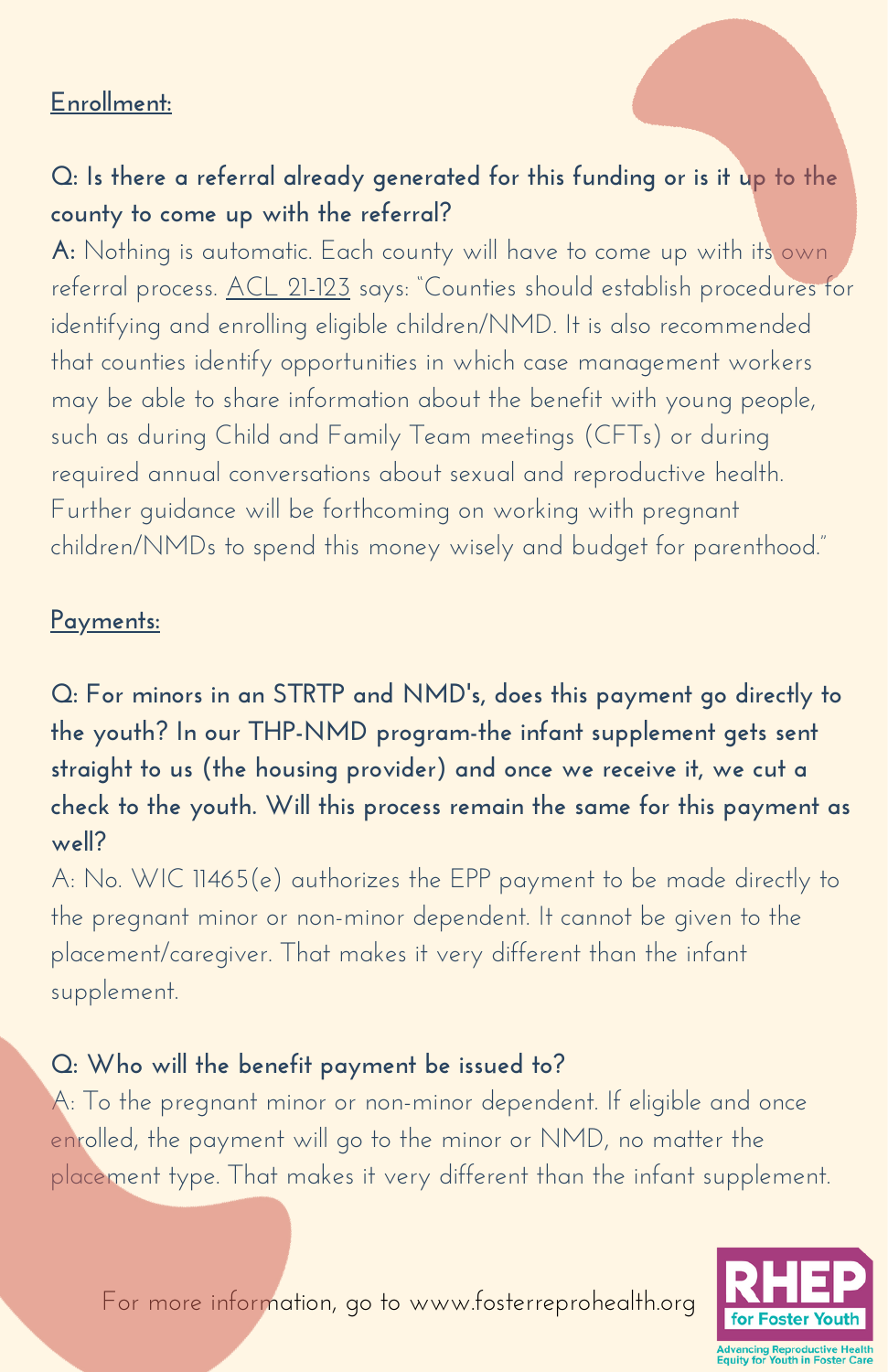### **Payments (Cont.)**

**Q: What if the youth does not have a checking or savings account?** A: Every county has the authority to determine the form and format for issuing the EPP payment and may choose to offer it in multiple forms. It is not uncommon for youth in foster care not to have bank accounts. For this reason, counties are encouraged to look into different forms of payments that work for youth such as debit cards or electronic payments (apps) consistent with current county practice.

### **Q: If someone applies for the EPP in their last month of pregnancy, do they only get part of the benefit?**

A: No, they get all of it right now. According to ACL 21-123, the EPP payment shall not be prorated. If the pregnancy is not identified before the seventh month of pregnancy, the child/NMD shall still receive the entire three months of payments.

# **Q: What if someone receiving the EPP delivers the baby prematurely, do they still get the full benefit?**

A: Yes they do. According to ACL 21-123, the EPP payment shall not be prorated, and overpayments shall not be established or collected.

# **Q: In Los Angeles County, there is something called the Expectant Infant Supplement. Is the Expectant Infant Supplement different than Expectant Parent Payment?**

A: The Expectant Infant Supplement is a county program only available in Los Angeles county. The Expectant Parent Payment is a state benefit that is available in all counties. There are important differences between the two programs. These differences are described in detail in a recent webinar from the Reproductive Health Equity Project (RHEP), which can be found [here](http://fosterreprohealth.org/wp-content/uploads/2021/12/Invest-in-the-Nest-Webinar.mp4).